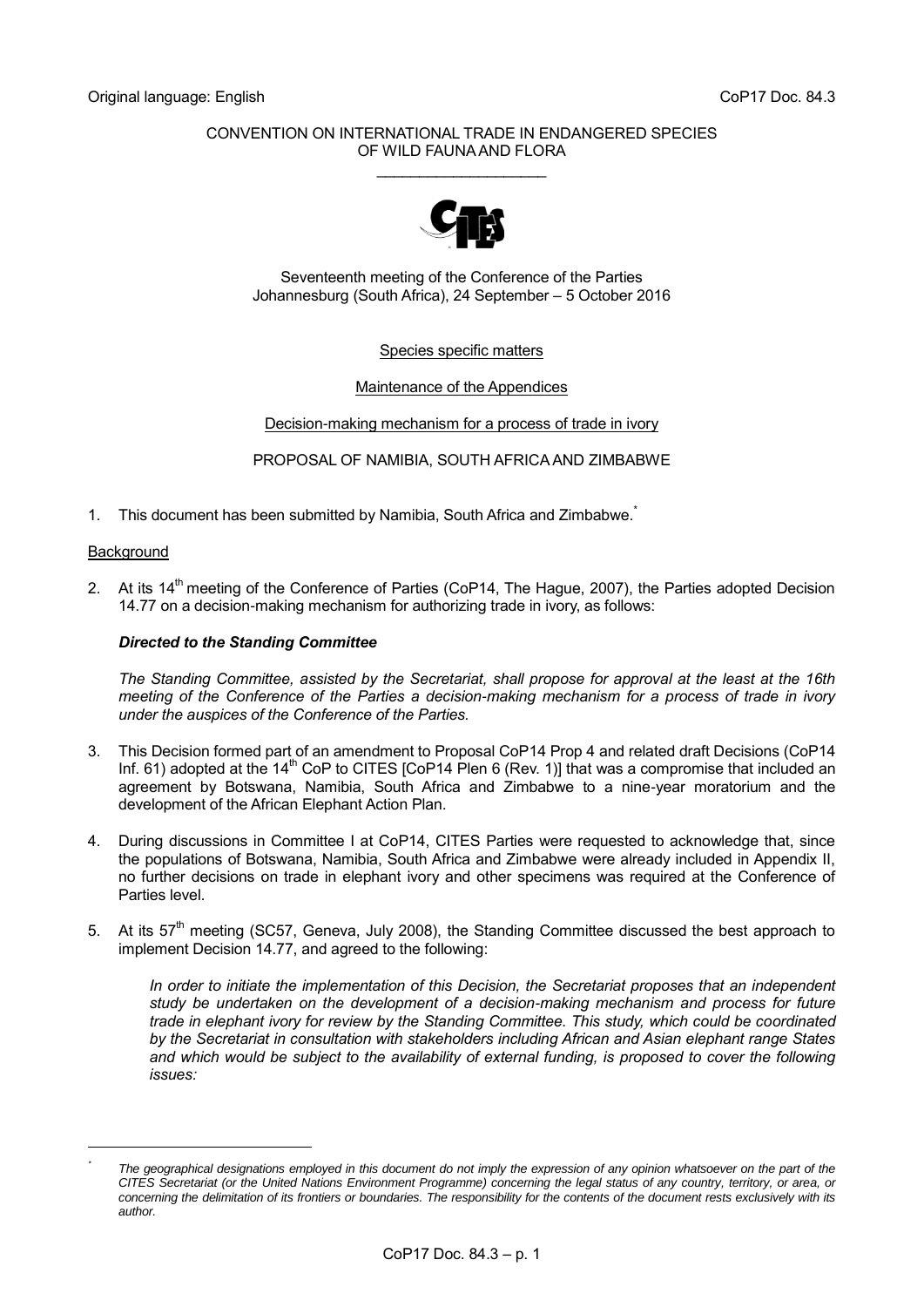- *a) Examination of the various processes and decision-making mechanisms related to ivory trade that are or have been operating under the provisions of the Convention, including compliance and enforcement provisions;*
- *b) evaluation of the strengths and weaknesses of international trade regimes and associated controls, safeguards and monitoring methods for other high-value commodities in the context of future trade in ivory;*
- *c) basic principles and factors that could guide future trade in ivory, and proposals on how an effective, objective and independent decision-making mechanism could operate, taking into account the provisions of the African elephant action plan and experiences from Asia, and*
- *d) exploration of the conditions under which international trade in elephant ivory could take place, taking into account: ecological and economic sustainability of ivory trade; the impact of trade on the illegal killing of elephants; the initial impact of the one-off sale of ivory that was agreed at CoP 14; levels of illegal trade; enforcement challenges and capacities; information on linkages between legal and illegal trade, and methods to elucidate these linkages; methods to track the chain of custody;*
- 6. At its 58<sup>th</sup> meeting of the Standing Committee (SC58, Geneva, July 2009), the CITES Secretariat reported on the progress made relating to the implementation of Decision 14.77 and the process agreed by the Standing Committee at SC57. At this meeting it was emphasized that the Parties had already decided on the time-frame for the implementation of Decision 14.77, and the recommendation of the CITES Secretariat contained in document SC58 Doc 36.5 was adopted.
- 7. At its 61<sup>st</sup> meeting (SC61, Geneva, August 2011), the Committee agreed to the proposal for work towards the implementation of Decision 14.77 outlined in document SC61 Doc.44.4. This required the Secretariat to contract by October 2011 and in accordance with UN rules, a professional, independent, technical consulting firm or expert(s) to prepare the study, in line with the terms of reference agreed at SC57. It was clear that the purpose of the consultancy was not to determine whether there should or should not be international trade in ivory. The purpose was to provide a technically focused study on a "decision-making mechanism for a process of trade in ivory under the auspices of the Conference of the Parties" that could be used by the Parties, should they decide in the future to authorize commercial international trade in ivory under the Convention.
- 8. The Committee also agreed that the following stakeholders should be consulted in the conduct of the study: China and Japan as trading partners; African and Asian elephant range States; the United Kingdom of Great Britain and Northern Ireland and the United States for America as donors; and the MIKE-ETIS TAG, the IUCN/SSC African and Asian Elephant Specialist Groups and TRAFFIC as technical experts. The Committee requested that consultations with the African elephant range States be conducted in English and French, as appropriate, and that the draft report thereof be shared with Committee members as early as possible. The Secretariat agreed to these requests, explaining that translations would have to be subject to available resources.
- 9. The selection of the consultant was initiated after SC61 through an open tender process in accordance with UN rules. A First call for tenders were made through Notification to the Parties No. 2011/031 of 29 August 2011, and the Secretariat received three tenders in response. In view of this limited number of offers, the Secretariat issued a second call for tenders with Notification to the Parties No. 2011/046 of 12 October 2011. This generated a fourth tender and the resubmission of the three previous tenders, one of which with amendments. All bids were evaluated by a panel of six CITES Secretariat staff led by the Secretary-General. Selection was guided by: the quality of the written tender; technical competencies; the proposed approach to meeting the Terms of Reference; independence; and experience with relevant CITES procedures and processes. The panel's decision was unanimous.
- 10. Through Notification to the Parties No. 2012/013 of 20 February 2012, the Secretariat informed the Parties that a consortium of Africa-based experts led by Mr R. Martin (Zimbabwe) had been selected to conduct the study. The other members of the consortium were Mr D. Cumming (South Africa), Mr C. Craig (Namibia), Ms D. Gibson (Namibia) and Ms D. Peake (Botswana). The consultancy was initiated in December 2011. As a result of the delay caused by having to issue a second call for tenders, the draft report of the consultants could only be submitted to the Secretariat at the end of March 2012 instead of February 2012. The Secretariat then sought comments on the draft report form the identified stakeholders and formulated its own comments. The Secretariat also shared the draft report with the members of the Standing Committee. By mid-May 2012, comments have been received from Botswana, China, India,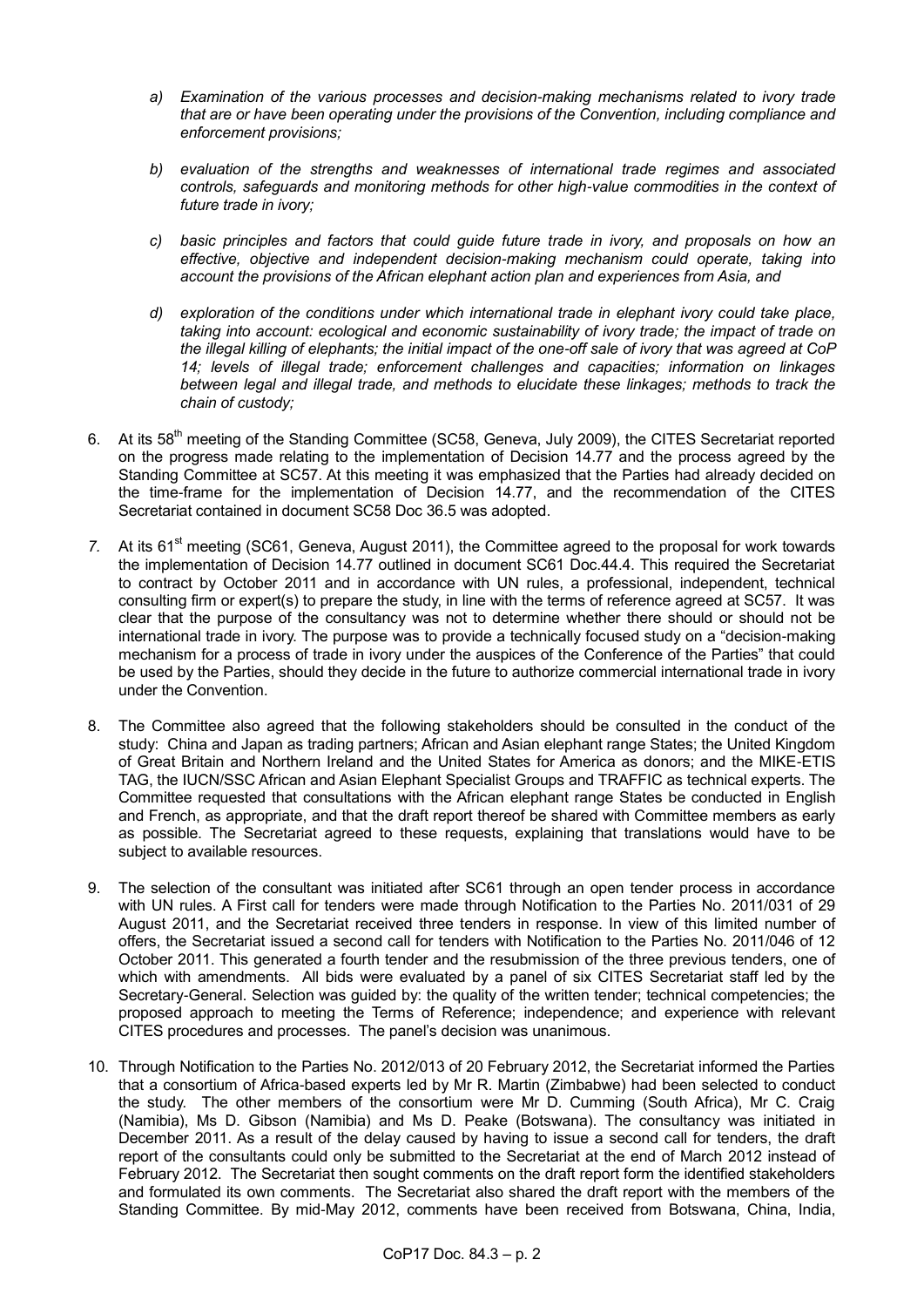Japan, Kenya, South Africa, the United Kingdom, the United States and IUCN. These were provided to the consultants to be taken into account, as appropriate, in finalizing their study before 24 May 2012.

- 11. At its 62<sup>nd</sup> Meeting, the Standing Committee (SC62) reviewed the report on the decision- making mechanism (DMM). The Committee also considered recommendations in the study to draft a proposal on a DMM for a process of trade in ivory under the auspices of the Conference of the Parties, for submission at the 16th meeting of the Conference of the Parties. Furthermore, the Committee was requested to agree on a timeframe and process for the further implementation of Decision 14.77 if necessary.
- *12.* During its 64th meeting (SC64, Bangkok, March 2013), the Standing Committee established a Working Group to work inter-sessionally to develop a Decision-Making Mechanism (DMM Working Group) for a process of trade in ivory, as called for in Decision 16.55. SC64 agreed on the following membership of the Working Group: Botswana, Burkina Faso, Cameroon, China, Congo, India, Japan, Kenya, Nigeria, Rwanda, South Africa, Thailand, United Kingdom of Great Britain and Northern Ireland, United States of America, the Chair of the Standing Committee (Norway; Chair of the DMM Working Group) and the Secretariat.
- 13. At its 16th Meeting of the Conference of Parties (CoP16) the Parties agreed to amend Decision 14.77 on a DMM for a process on future trade in elephant ivory. The Secretariat informed the Parties through document (CoP16 Doc.36 (Rev.1) that the DMM does not propose ivory trade but instead: clarifies the basis for the Conference of Parties to make a decision on whether to authorize commercial international trade in ivory; specifies criteria needed for such trade; explains the organization and management of any future trade; and determines the roles of CITES bodies in monitoring and evaluating compliance. In the Decisions, the Secretariat directed the next Standing Committee (SC66) to postpone approval of the mechanism to CoP17, establish a working group with regional representation from range states, among others, and conduct work in both French and English.
- 14. The Standing Committee at its 65<sup>th</sup> meeting (SC65, Geneva, July 2014) agreed that the Working Group on the Decision-Making Mechanism should continue to work inter-sessionally. It also requested the Secretariat, in collaboration with the Secretariat of the United Nations Environment Programme (UNEP Secretariat), to prepare a background document, as mentioned in paragraph 8 of document SC65 Doc. 42.3, and make it available to the working group by January 2015 at the latest. The working group was invited to report on progress in the implementation of Decision 16.55 at the 66<sup>th</sup> Standing Committee meeting.
- 15. At its 66<sup>th</sup> Meeting (SC66), SC 66 noted the report of the Secretariat and that the Working Group was unable to complete its work under Decision 16.55 and agreed to seek advice from the Conference of Parties at its  $17<sup>th</sup>$  meeting whether the mandate under Decision 16.55 (and formerly Decision 14.77) should or should not be extended.

### Discussion

- 16. Namibia, South Africa and Zimbabwe note with concern that despite substantial deliberations on the issue, there has been no progress made to date. It is clear that the Standing Committee has not been able to finalize the development of the Decision Making Mechanism for a process of future trade in elephant ivory as instructed by the Conference of Parties.
- 17. There is also concern that despite the clear recommendations by the Standing Committee at its  $65<sup>th</sup>$ meeting that the Secretariat, in collaboration with UNEP, should prepare a background document, as mentioned in paragraph 8 of document SC65 Doc. 42.3, and make it available to the working group by January 2015 at the latest, these deadlines were not adhered to and consequently no progress has been made. It's not clear why the Secretariat and UNEP had difficulties implementing this recommendation from the Standing Committee. It is further not clear what caused the delays that resulted in the background document being made available only late in November 2015, resulting in insufficient progress made on this matter and the Standing Committee at its  $66<sup>th</sup>$  meeting referring the matter to the  $17<sup>th</sup>$  Conference of Parties to CITES, but without a substantive proposal.
- 18. In an attempt to address the lack of progress made by the Standing Committee, Namibia, South Africa and Zimbabwe have prepared the attached Decision Making Mechanism for a process of future trade in ivory, for consideration by the 17<sup>th</sup> Conference of Parties to CITES in order to bring this matter to conclusion.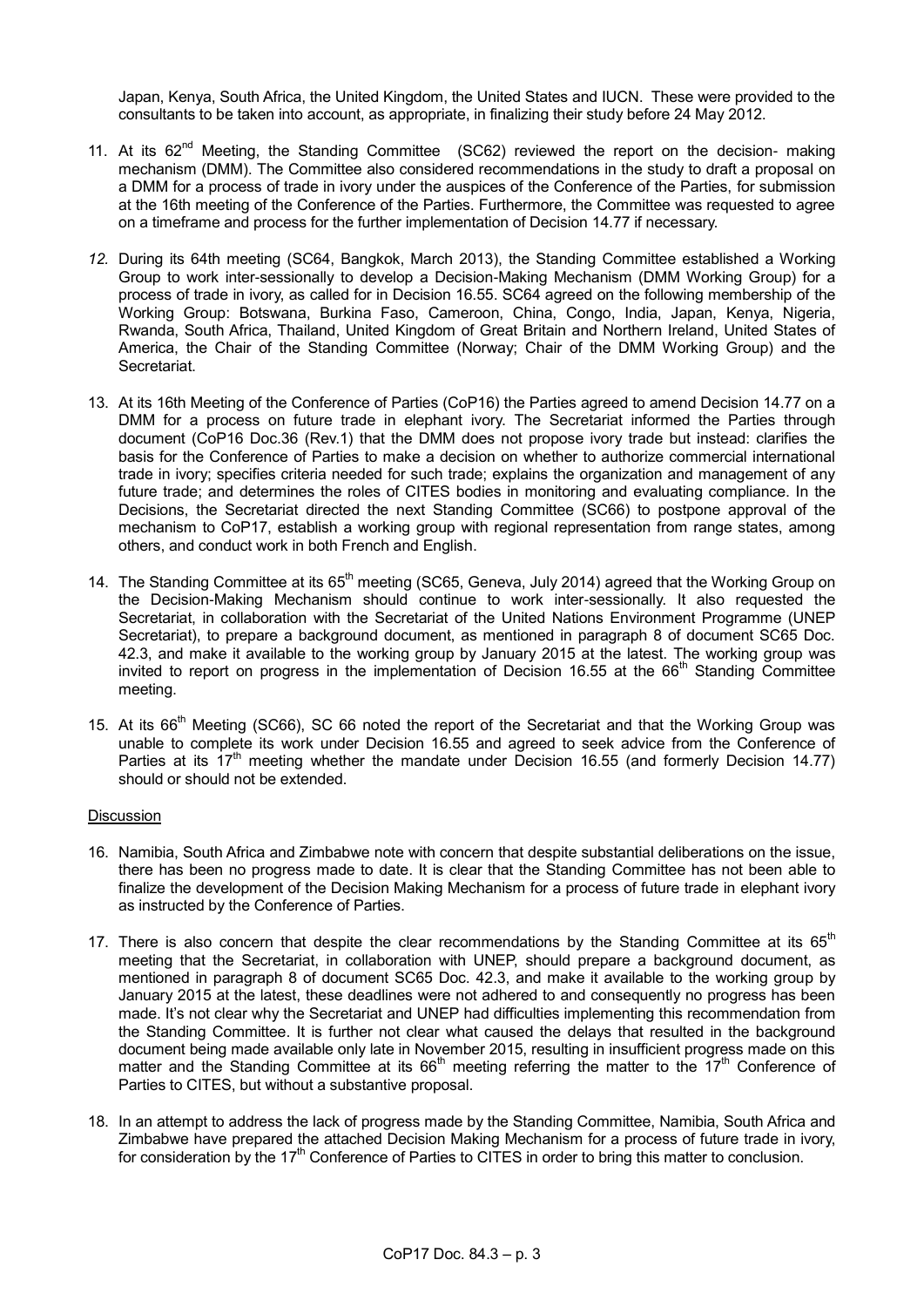- 19. The Conference of the Parties may recall that the establishment of a Decision Making Mechanism for a process of future trade in ivory was an integral part of the compromise reached that was incorporated in an amendment to Proposal CoP14 Prop 4 and related draft Decisions (CoP14 Inf. 61) adopted at the 14<sup>th</sup> CoP to CITES [CoP14 Plen 6 (Rev. 1)] that further included an agreement by Botswana, Namibia, South Africa and Zimbabwe to a nine-year moratorium and the development of the African Elephant Action Plan.
- 20. The Conference of the Parties may further consider that a failure to establish this Decision Making Mechanism within the agreed process and time frame significantly undermines the needs and interests of the affected range States and their conservation objectives and programmes, which rely on a) the creation of positive incentives for landholders, whether communal or private, and to set land aside for elephants and to co-exist with them instead of opting for forms of land use that would displace elephants and cause the loss of their habitat; and b) the generation of revenues from the sale of elephant products to finance elephant conservation programmes, including the management of protected areas and the combatting of illegal killing and trade. The current situation negatively affects African elephant range states, including Namibia, South Africa and Zimbabwe, and therefore runs counter to the letter and spirit of previous agreements of and decisions taken by the Conference of the Parties and infringes upon the legitimate rights of Parties enshrined in the text of the Convention.
- 21. Namibia, South Africa and Zimbabwe supported the drafting of the annotation as part of a compromise that would result in an objective process regarding future trade in ivory that should not repeatedly have to be discussed by the Conference of the Parties in the manner that characterized such past debates. Namibia, South Africa and Zimbabwe's African elephant populations do not meet the criteria to be listed in Appendix I and compromises reached to address the needs of other range States, while foregoing our own, should be honoured. This will ensure that the specific provisions that form part of the compromise are implemented and would not render the annotation inoperable.
- 22. The Conference of Parties should consider the fact that the provisions in the text of the Convention, which are legally binding, are adequate to regulate trade in specimens of Appendix II species and the use of annotations to place additional restrictions on the international trade in specimens of species listed in Appendix II species are not provided for in the text of the Convention. Annotations should be used to clarify the term: "any readily recognizable part of derivative thereof specified" in terms of Appendix II plant species and Appendix III plant and animal species. Footnote annotations should only be used for Appendix II animal species to clarify, among others, situations where split-listing of species has been adopted by the Conference of Parties, but not to introduce additional restrictions. In this regard, Namibia, South Africa and Zimbabwe would seek the Conference of the Parties to conclude the work on the Decision Making Mechanism as part of the compromise reached at COP14 so as not to render the annotation invalid.

# Recommendation

- 23. Namibia, South Africa and Zimbabwe recommend that the Conference of Parties to CITES considers and adopts the proposal for a Decision Making Mechanism for a process of future trade in elephant ivory to be included in Resolution Conf. 10.10 (Rev. CoP16) as presented in Annex I of the document.
- 24. Namibia, South Africa and Zimbabwe request the Conference of the Parties to note that if a Decision Making Mechanism is not approved at the 17<sup>th</sup> meeting of the Conference of the Parties, the proponents of this document would consider the current annotation, negotiated as a compromise at COP14 and subsequently not implemented, as *pro non scripto* (as though it had not been written).

## COMMENTS FROM THE SECRETARIAT

A. The Secretariat notes that the present document provides a practical outline of a decision-making mechanism for a process of international trade in elephant ivory that incorporates many of the considerations and conditions that have been tabled on this issue since CoP14. The proposed amendments to Resolution Conf. 10.10 (Rev. CoP16) contain provisions for financing the functions that would be assigned to the Secretariat, but the overall budget implications for implementing the proposed decision making–mechanism, which may be substantial, are not provided.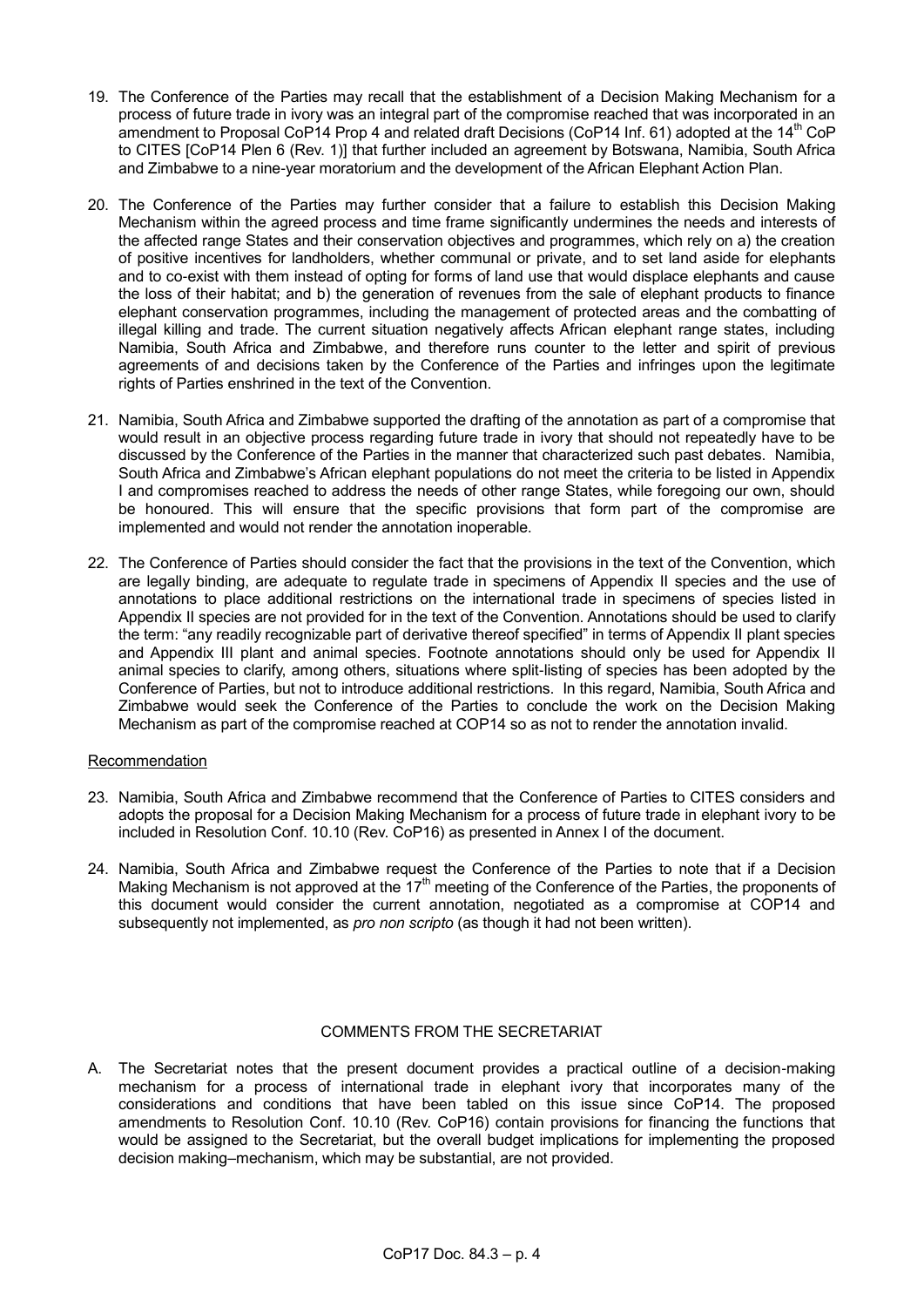- B. In line with its comments on documents CoP17 Doc. 84.1 and 84.2, the Secretariat is of the opinion that the matter of agreeing or not to a decision-making mechanism for trade in ivory, or to suspend or renew instructions and discussions in this regard, be decided by the Conference of the Parties at its present meeting.
- C. Concerning the second recommendation in paragraph 24 of the document, it might be useful for Namibia, South Africa and Zimbabwe to provide further advice and information to support their consideration that the annotations to *Loxodonta africana* in the CITES Appendices could be considered *pro non scripto* should a decision-making mechanism for trade in ivory not be accepted at the present meeting of the Conference of the Parties.
- D. The Secretariat suggests that documents CoP17 Doc. 84.1, 84.2 and 84.3 be discussed together.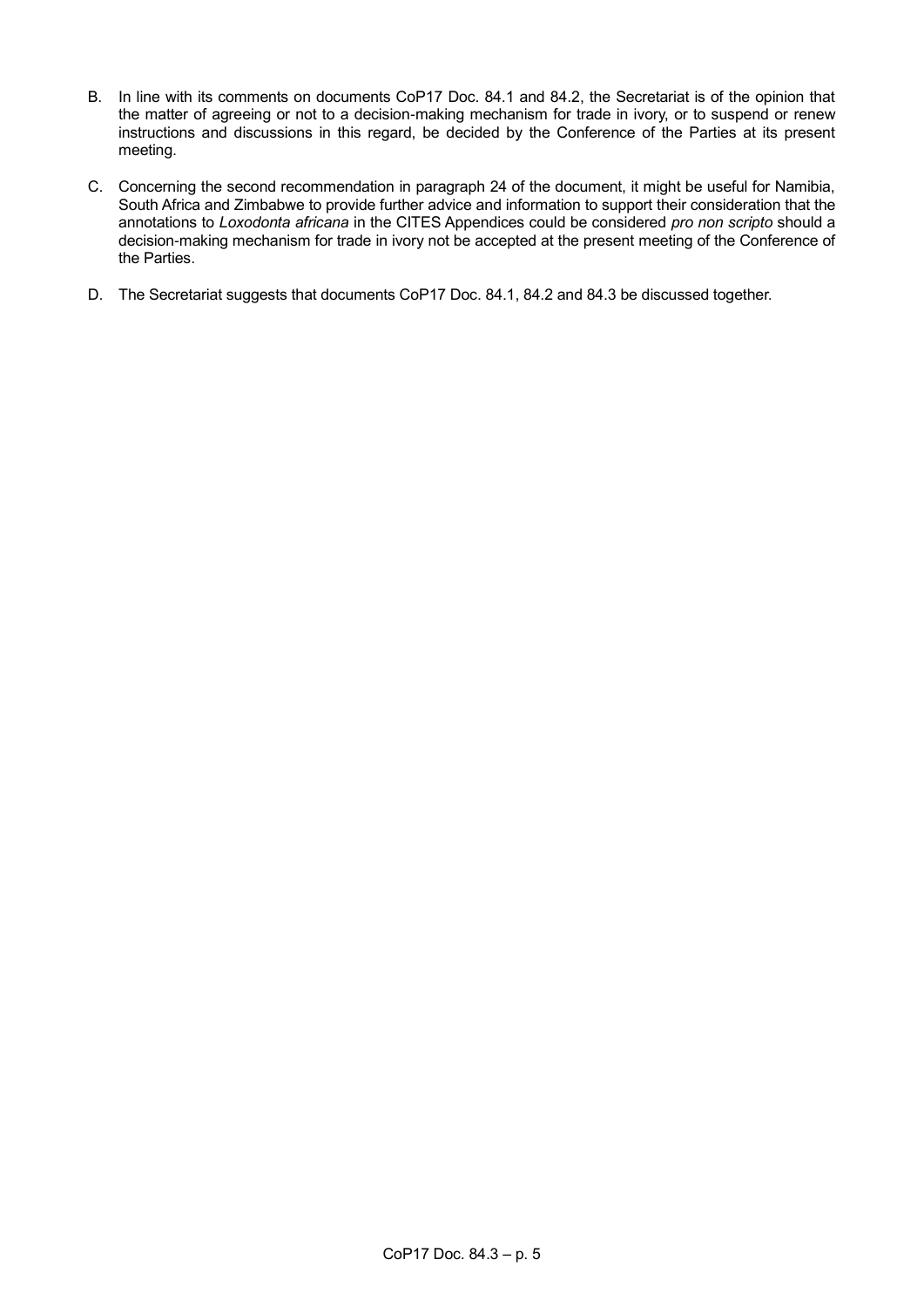## DECISION MAKING MECHANISM FOR A PROCESS OF INTERNATIONAL TRADE IN ELEPHANT IVORY

The purpose of the Decision-Making Mechanism (DMM) is to:

- a) Establish a basis for agreement on how to make the decision, in terms of the Convention, on how commercial international trade in elephant ivory, should be authorized;
- b) Clarify the roles of CITES bodies to authorize commercial international trade in ivory from countries with African elephant populations listed in Appendix II of CITES;
- c) Specify the criteria to be met by exporting countries as well as importing countries to regulated international trade in ivory;
- d) Provide guidance relating to the principles / conditions that should form part of the trade mechanism adopted by countries authorised to trade in ivory; and
- e) Determines the role of CITES bodies in monitoring and evaluating compliance with conditions for international trade in ivory.

PROPOSED AMENDMENT TO RESOLUTION CONF. 10.10 (Rev. CoP16)

(deletions in strike-through and new text in *italics*)

### THE CONFERENCE OF THE PARTIES TO THE CONVENTION

#### *Regarding trade in raw ivory for commercial purposes*

RECOMMENDS that trade in raw ivory for commercial purposes from elephant populations not included in Appendix I be authorized only in accordance with provisions agreed by the Conference of the Parties;

*DIRECTS that international trade in raw ivory for commercial purposes be authorized by the Standing Committee, if the following criteria have been met by the respective exporting and importing States:*

- *a) Criteria to be met by the exporting African elephant range States:*
	- *i) In terms of the African elephant population and management*
		- *a. The African elephant population of the exporting range State is listed in Appendix II of the Convention;*
		- *b. The African elephant range State participates in the MIKE programme and submits information to the ETIS system;*
		- *c. The African elephant range State adopted and implements a national elephant conservation management plan;*
		- *d. The African elephant range State implements a system that ensures that the proceeds of the trade are used exclusively for elephant conservation and community conservation and development programmes within or adjacent to the elephant range; and*
		- *e. The African elephant range State supports the implementation of the African Elephant Action Plan.*
	- *ii) In terms of marking, inventories, inspections, traceability and reporting-*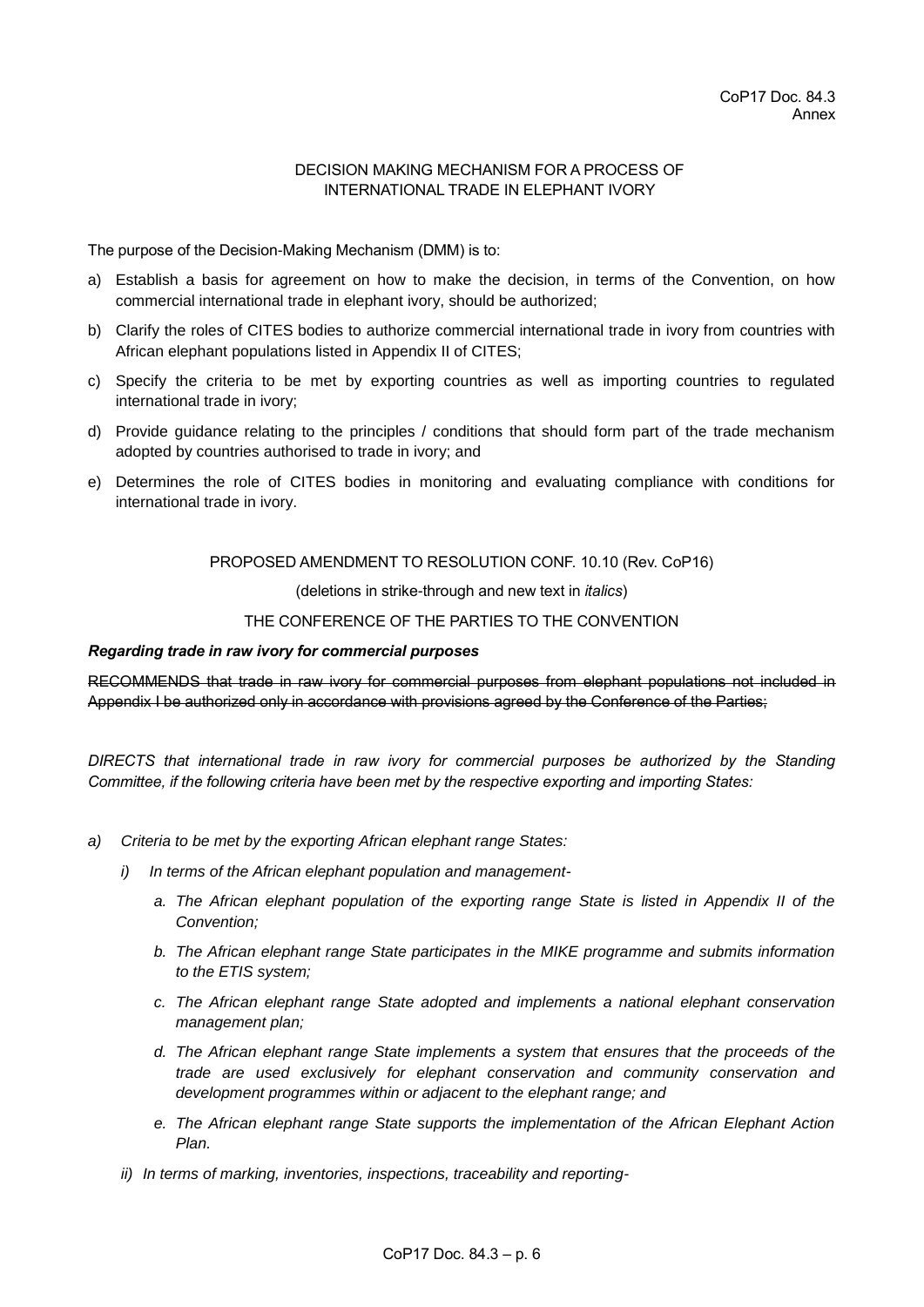- *a. Whole tusks of any size and cut pieces of ivory that are both 20 cm or more in length and one kilogram or more in weight are marked in accordance with this Resolution;*
- *b. Exporters, manufacturers, wholesalers and retailers dealing in raw or worked ivory are registered in terms of national legislation;*
- *c. Recording and inspection procedures that enable the Management Authority and other appropriate government agencies to monitor the movement and export of ivory within the State are implemented;*
- *d. Inventories of government-held stockpiles and privately held stockpiles of ivory within their territory are maintained and the Secretariat is informed about the ivory sales that occurred and the level of stockpiles each year before 28 February; indicating the number of pieces sold and their weight per type of ivory (raw or worked); the number of pieces remaining in the stockpile and their weight per type of ivory (raw or worked); for relevant pieces, and if marked, their markings in accordance with the provisions of this Resolution; the source of the ivory; and the reasons for any significant changes in the stockpile compared to the preceding year;*
- *e. Samples of each tusk introduced in international trade are collected and maintained by the Management Authority to support traceability systems;*
- *f. A special report on the international trade of ivory is submitted to the CITES Secretariat on or before 28 February each year.*
- *b) Criteria to be met by the importing States (trade partners):*
	- *i) In terms of legislative provisions, enforcement and reporting*
		- *a. Policy and regulatory regimes to regulate legal trade are developed, implemented and enforced;*
		- *b. Information is submitted to the ETIS system;*
		- *c. Importers, manufacturers, wholesalers and retailers dealing in raw or worked ivory are registered in terms of national legislation;*
		- *d. Samples of each tusk imported into the State are collected and maintained by the Management Authority to support traceability systems;*
		- *e. Inventories of government-held stockpiles and privately held stockpiles of ivory within their territory are maintained and the Secretariat is informed about the ivory sales that occurred and the level of stockpiles each year before 28 February; indicating the number of pieces sold and their weight per type of ivory (raw or worked); the number of pieces remaining in the stockpile*  and their weight per type of ivory (raw or worked); for relevant pieces, and if marked, their *markings in accordance with the provisions of this Resolution; the source of the ivory; and the reasons for any significant changes in the stockpile compared to the preceding year; and*
		- *f. Illegal trade is addressed through strict law enforcement and reports relating to enforcement actions submitted to the Secretariat on or before 31 December each year.*
		- *g. A special report on the international trade of ivory is submitted to the CITES Secretariat on or before 28 February each year*
	- *ii) In terms of support of elephant conservation*
		- a. Annual contributions are made to the African Elephant Fund to support the implementation of *the African Elephant Action Plan;*
		- *b. Contributions made on an annual basis to support the Secretariat in fulfilling their functions as specified in this Resolution.*

*DIRECTS the Secretariat, with reference to the information submitted by States involved in trade in raw ivory for commercial purposes and within available resources:*